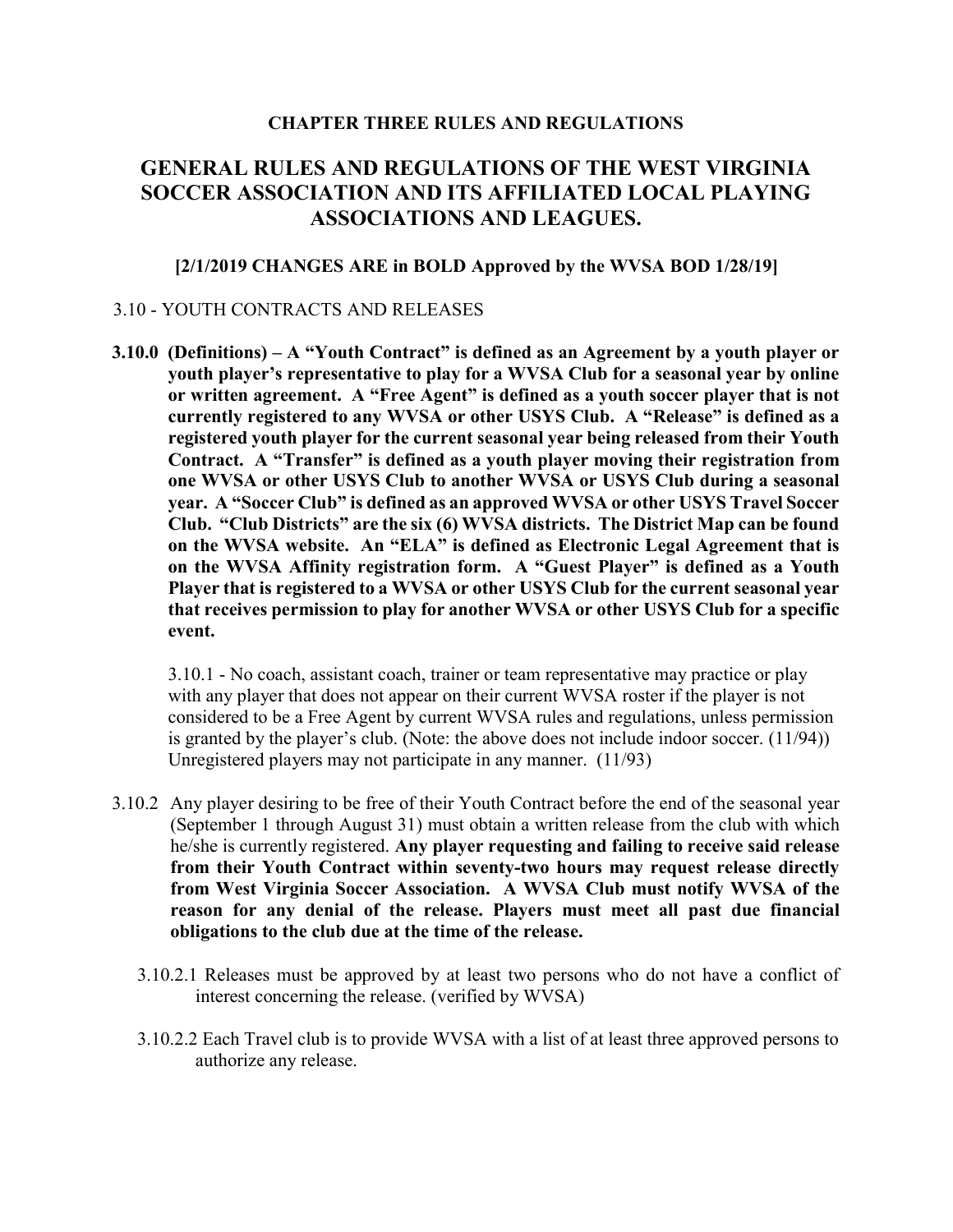- 3.10.2.3 A release does not automatically allow a player to transfer from one WVSA Club to another, except under 3.10.3.5.
- 3.10.2.4 At the conclusion of the WVSA Spring Cups, NCS or Open, whichever is held last, WVSA Clubs may hold tryouts and may contact players wishing to explore joining other WVSA clubs for the next seasonal year, without being in violation of 3.10.4

3.10.3 Transfers: No transfers to a different WVSA soccer club will be approved during the seasonal year, subject to the following exceptions:

- 3.10.3.1 The player has moved outside the Club's District or has a financial hardship. (Verified by WVSA)
- 3.10.3.2 The player has a risk management issue that has been reported to the WVSA soccer club and or WVSA Risk Management Coordinator and Verified by WVSA.
- 3.10.3.3 The player moves to team to compete in NCS State Cup or Presidents Cup -- if their current club team is not competing in NCS or Presidents Cup. This must be approved by both respective coaches and both respective clubs.
- 3.10.3.4 The player requests a transfer to or from another state.
- 3.10.3.5 There shall be an open transfer period for all age groups from January 15 to February 15 during each seasonal year. During this open transfer period, a player, at his or her option, shall be released from their Youth Contract and automatically transfer from one WVSA Club to another WVSA club after obtaining a release. So long as a player requests a release and transfer during the open period, WVSA is permitted to complete that transfer process after the conclusion of the open period.
- 3.10.3.6 The provisions of all other sections of 3.10 shall still be in full effect.
- 3.10.3.7Informing Players or their representatives of any 3.10 provisions shall not be a violation of any other part of 3.10
- 3.10.3.8 Receiving Club approval in all of 3.10.3 must be by at least two persons of the receiving club without a conflict of interest. (Verified by WVSA)

3.10.4 No coach, manager or club official shall make contact with a player who is registered with a different WVSA Club, or that player's representative, during the current seasonal year. When speaking to any player, or that player's representative, that is not already registered with its club, the WVSA Club must inquire if the player is presently registered with another WVSA club. If the player is registered with another WVSA club, then the player or their representative may be given general information such as fees, club training schedule and planned events. There can be no other communication with the player or the